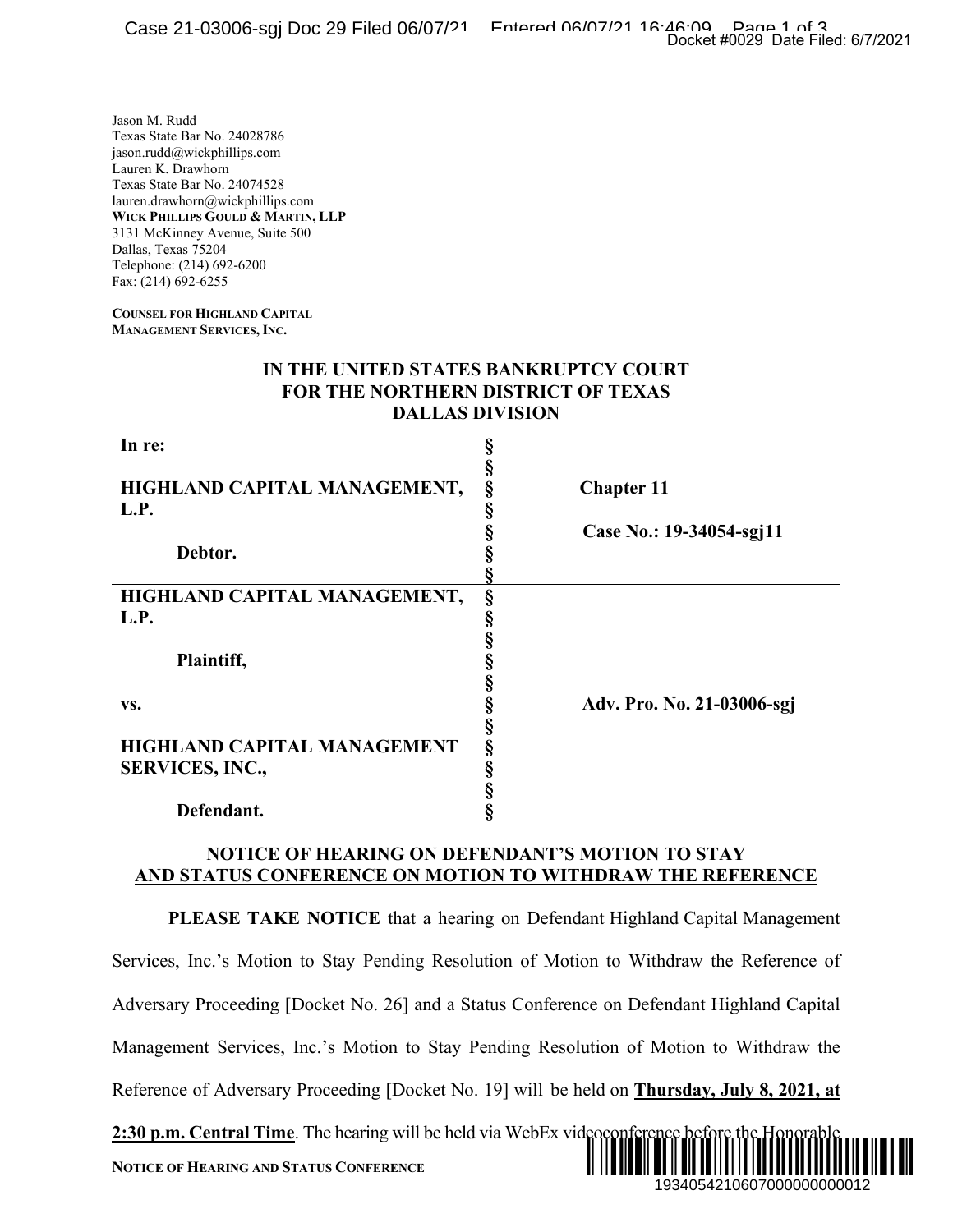Stacey G. C. Jernigan, United States Bankruptcy Judge for the United States Bankruptcy Court for the Northern District of Texas, Dallas Division.

The WebEx video participation/attendance link for the Hearing is: [http://us](http://us-courts.webex.com/meet/jerniga)[courts.webex.com/meet/jerniga.](http://us-courts.webex.com/meet/jerniga) A copy of the WebEx Hearing Instructions for the Hearing is attached hereto as **Exhibit A**; alternatively, the WebEx Hearing Instructions for the Hearing may be obtained from Judge Jernigan's hearing/calendar site at[: https://www.txnb.uscourts.gov/judges](https://www.txnb.uscourts.gov/judges-info/hearing-dates/judge-jernigans-hearing-dates)[info/hearing-dates/judge-jernigans-hearing-dates.](https://www.txnb.uscourts.gov/judges-info/hearing-dates/judge-jernigans-hearing-dates)

Respectfully submitted,

*/s/ Lauren K. Drawhorn* Jason M. Rudd Texas Bar No. 24028786 Lauren K. Drawhorn Texas Bar No. 24074528 **WICK PHILLIPS GOULD & MARTIN, LLP** 3131 McKinney Avenue, Suite 500 Dallas, Texas 75204 Telephone: (214) 692-6200 Fax: (214) 692-6255 Email: jason.rudd@wickphillips.com lauren.drawhorn@wickphillips.com

**COUNSEL FOR HIGHLAND CAPITAL MANAGEMENT SERVICES, INC.**